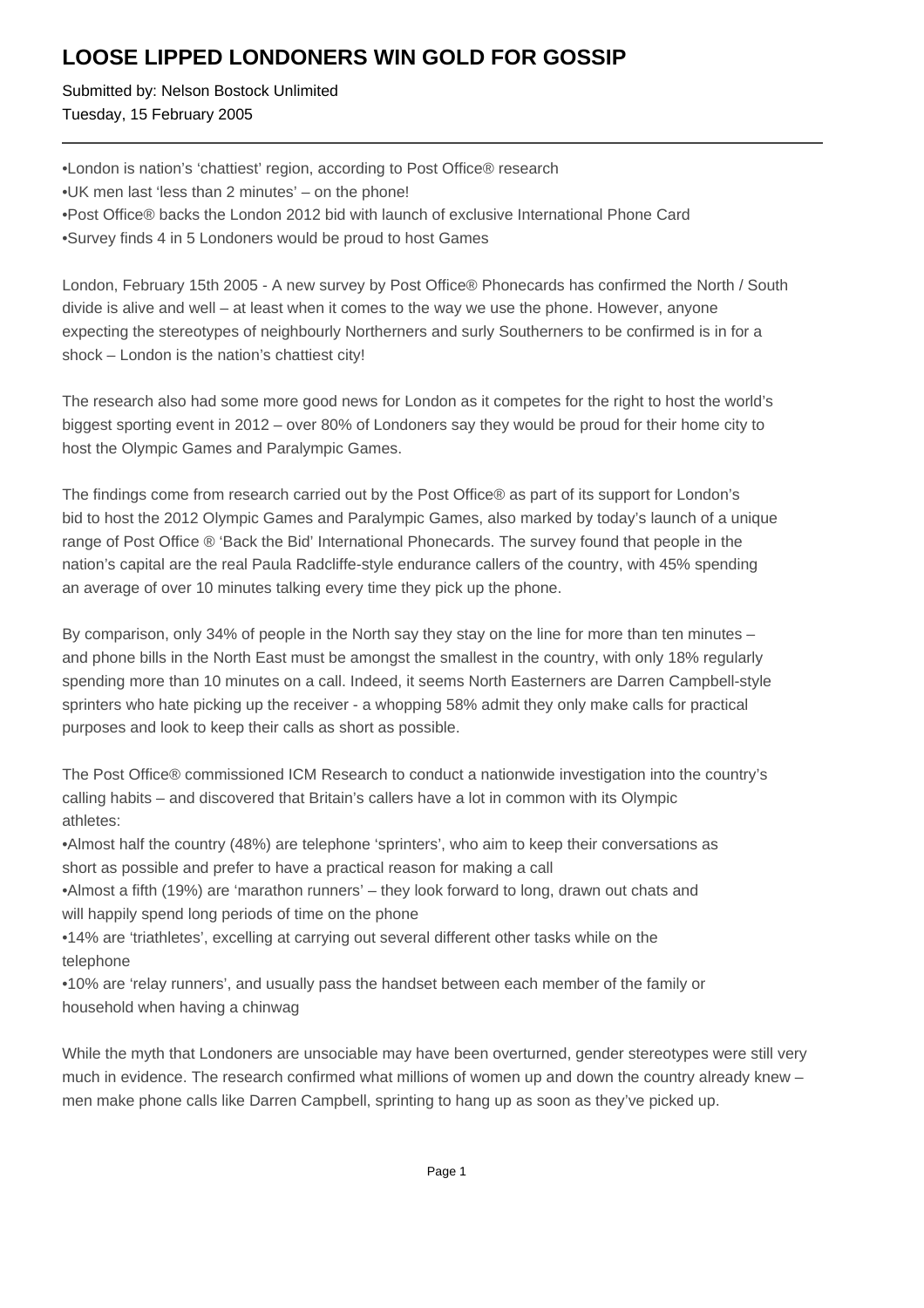In comparison, over a quarter of the nation's women have more in common with Britain's world record holding marathon runner Paula Radcliffe when they pick up the phone. They're typically in it for the long haul, enjoying idling away long periods of time chatting with family and friends – for 51%, that means every call they make is more than 10 minutes long.

As far as the nation's males are concerned, however, all comparisons to Darren Campbell end with the lightening speed of their phone calls. The research shows that even when they are on the phone, over half of all men are likely to be slumped on the sofa, glued to the television at the same time – and around a quarter admit to surfing the internet while receiving a call. Whilst women are just as likely to multitask on the phone (61% say they do), they're likely to be concentrating on the call and also performing active household chores like tidying or cooking.

The Post Office® 'Back the Bid' International phonecards are available from today and allow consumers to show their support for London's bid to host the 2012 Olympic Games and Paralympic Games. The cards offer the Post Office's® cheapest ever international call rates to most countries around the world, 24 hours a day, 7 days a week - with no connection fee and calls charged by the second.

"The Olympic Games are a special event that brings people from all over the world together, so we thought it was appropriate to use our phonecards - which allow friends and families in different countries and on different continents to stay in touch easily and cheaply – to show our support for London's bid to host the 2012 games," said Nicky Hall, Communications Category Manager, at Post Office Ltd. "With our new phone cards you get crystal clear call quality, a dedicated customer service team and, best of all, low rates everyday – so you don't have to worry if your relatives are 'marathon runners' who like nothing more than a long winded chat!"

- ENDS -

For further information please contact:

Nelson Bostock Communications Claire Smith 020 7792 7443 / 07747 618 825 claire.smith@nelsonbostock.com Charlotte Muskett 020 7792 7447 charlotte.muskett@nelsonbostock.com

Post Office Ltd Ginny Reid 020 7320 7193 ginny.reid@postoffice.co.uk Hayley Fowell 020 7320 7440 hayley.fowell@postoffice.co.uk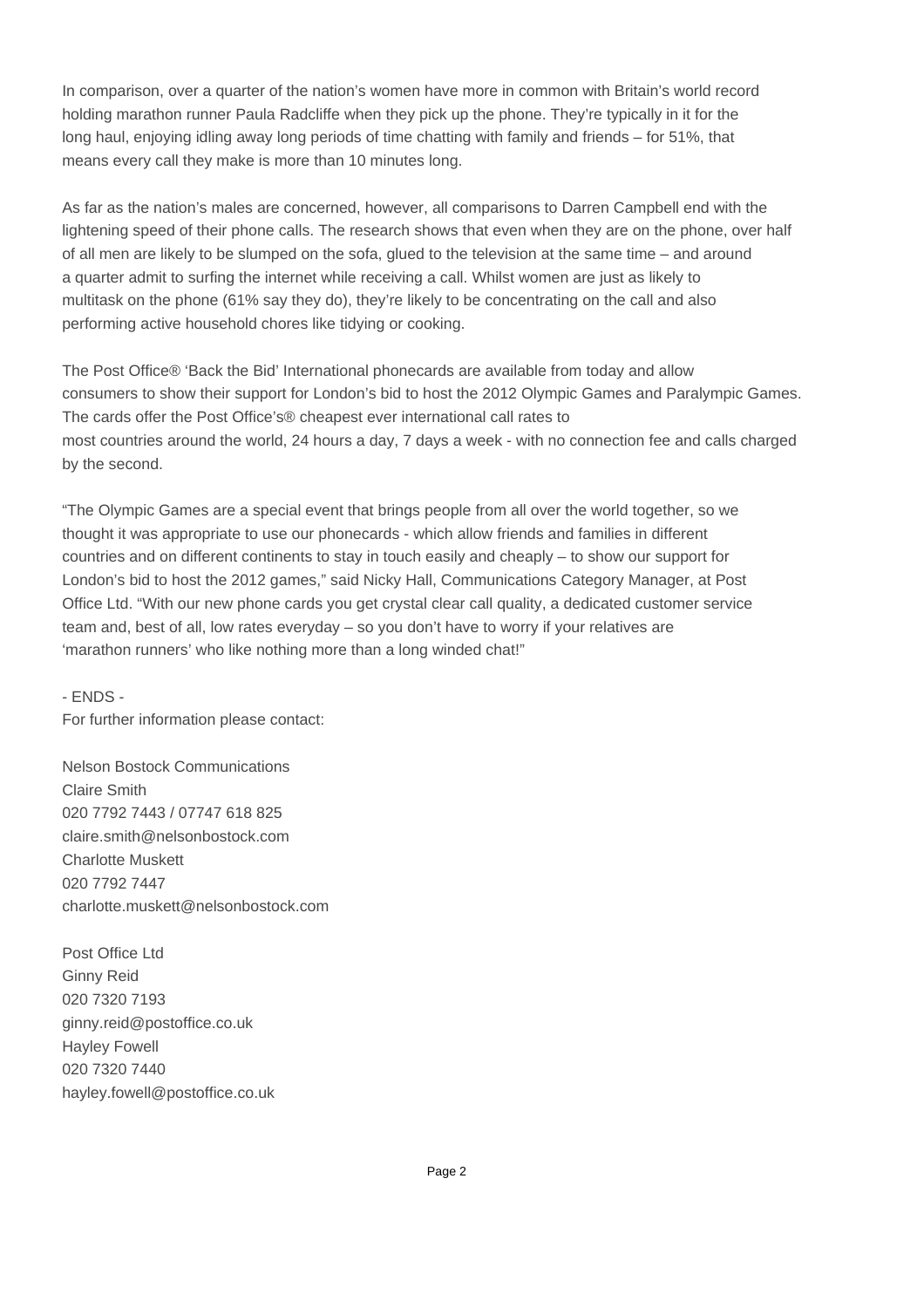Notes to editors:

Research was carried out by ICM in January 2005. 1000 people, aged 28-65+ yrs, were interviewed nationwide. Supporting images and Post Office® and London 2012 'Back the Bid' logos available upon request.

For additional information or to receive a breakdown of statistics from the ICM Post Office® research, please contact Claire Smith at Nelson Bostock on 020 7229 4400 or email claire.smith@nelsonbostock.com

About The Post Office® 'Back the Bid' phone cards:

The limited edition Post Office® 'Back the Bid' phonecards are available from any Post Office® in the UK in £5 and £10 values. The Post Office® 'Back the Bid' phonecards have no connection fee, offer low rates to most countries around the world with no hidden charges and have simple, per second billing.

Tariffs: **Destination** 

USA Pence per Minute 3.5 Destination

Russia Pence Per Minute

From 3.75 UK Local and National 3.5 India 12.5 Australia 3.5 Pakistan 16.66 New Zealand 4.16 Bangladesh 12.5 South Africa 5.83 Zimbabwe 3.5 France 3.5 Nigeria From 6 Germany 3.5 Ghana 9.64 Spain 3.5 Mauritius 12.5 Ireland 3.5 Malaysia 3.5 Poland 3.5 Indonesia 3.5

Full international rates can be found at www.postoffice.co.uk or call 0845 609 1193

## More about the Post Office®

With around 15,500 branches across the country, the Post Office® is the UK's biggest retail chain, and is larger than all of the UK's banks and building societies put together. Around 93 per cent of the UK population lives within a mile of a Post Office® branch.

In conjunction with its partners, the Post Office<sup>®</sup> offers almost 200 products and services, including phonecards and mobile phone top-ups, travel and financial services (including personal loans, car and home insurance), banking, bill payments, lottery products, licence applications and postal services. It is the largest supplier of foreign currency in the UK, with 25 per cent market share, and a leading